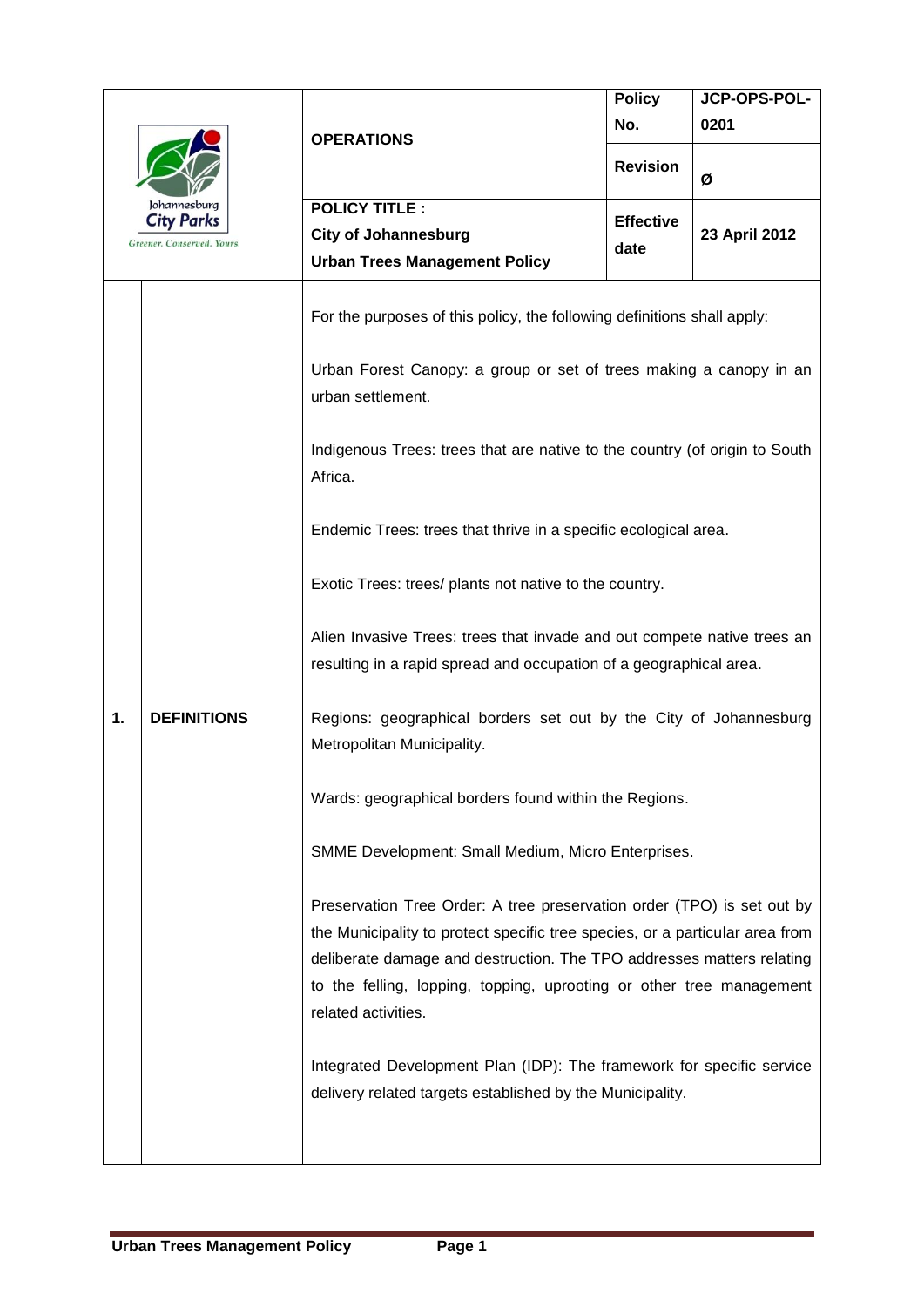| 2. | <b>POLICY</b><br><b>STATEMENT</b>  | To develop a policy framework that establishes Johannesburg City<br>Parks' (JCP) commitment and strategic direction for the procurement,<br>propagation, planting, maintenance, protection and management of trees<br>in designated public open spaces and streets.                                                                                                                                                                                                                                                                                                                                                                                                                                                                                                                                                                                                                                                                                                                                                                                                                                                                                                                                                                                                                                                                                                                                                                                                                                                                                                                                                                                                                                                                                 |  |  |
|----|------------------------------------|-----------------------------------------------------------------------------------------------------------------------------------------------------------------------------------------------------------------------------------------------------------------------------------------------------------------------------------------------------------------------------------------------------------------------------------------------------------------------------------------------------------------------------------------------------------------------------------------------------------------------------------------------------------------------------------------------------------------------------------------------------------------------------------------------------------------------------------------------------------------------------------------------------------------------------------------------------------------------------------------------------------------------------------------------------------------------------------------------------------------------------------------------------------------------------------------------------------------------------------------------------------------------------------------------------------------------------------------------------------------------------------------------------------------------------------------------------------------------------------------------------------------------------------------------------------------------------------------------------------------------------------------------------------------------------------------------------------------------------------------------------|--|--|
| 3. | <b>POLICY</b><br><b>OBJECTIVES</b> | To create and maintain a balance in the green environment between the<br>developed and previously disadvantaged areas within the City of<br>Johannesburg, with specific attention to the planting trees in the<br>Southern regions.<br>In order to achieve this balance, the following objectives have been<br>identified:<br>To enhance the reputation of the CoJ as a custodian and<br>manager of an expanding, manmade, urban forest.<br>To determine and benchmark the urban forest canopy of the<br>$\bullet$<br>CoJ.<br>To develop and maintain a CoJ urban trees profile via a trees<br>$\bullet$<br>census and GIS mapping.<br>To increase the number of trees in public open spaces based on<br>$\bullet$<br>regional and ward requirements.<br>To maintain and improve the existing urban forest canopy<br>through the application of sustainable asset management<br>methodologies.<br>To establish norms, standards and criteria for the planting of<br>indigenous and exotic trees.<br>To provide guidelines for the procurement of trees through a<br>balanced approach of SMME development, agencies and tree<br>nurseries.<br>To optimise JCP tree nurseries as capable suppliers of trees to<br>$\bullet$<br>meet internal planting requirements, as well as for sale<br>externally.<br>To increase the awareness of communities and developers on<br>$\bullet$<br>the value of trees in the urban landscape.<br>To apply the CoJ policies and by-laws on the protection and<br>removal of trees in public open spaces and on streets.<br>To facilitate the removal of alien invasive trees in collaboration<br>with relevant government and non-governmental entities.<br>To influence and to achieve goals on trees planting and |  |  |
|    |                                    | maintenance as per the IDP and Environmental Sector Plan of                                                                                                                                                                                                                                                                                                                                                                                                                                                                                                                                                                                                                                                                                                                                                                                                                                                                                                                                                                                                                                                                                                                                                                                                                                                                                                                                                                                                                                                                                                                                                                                                                                                                                         |  |  |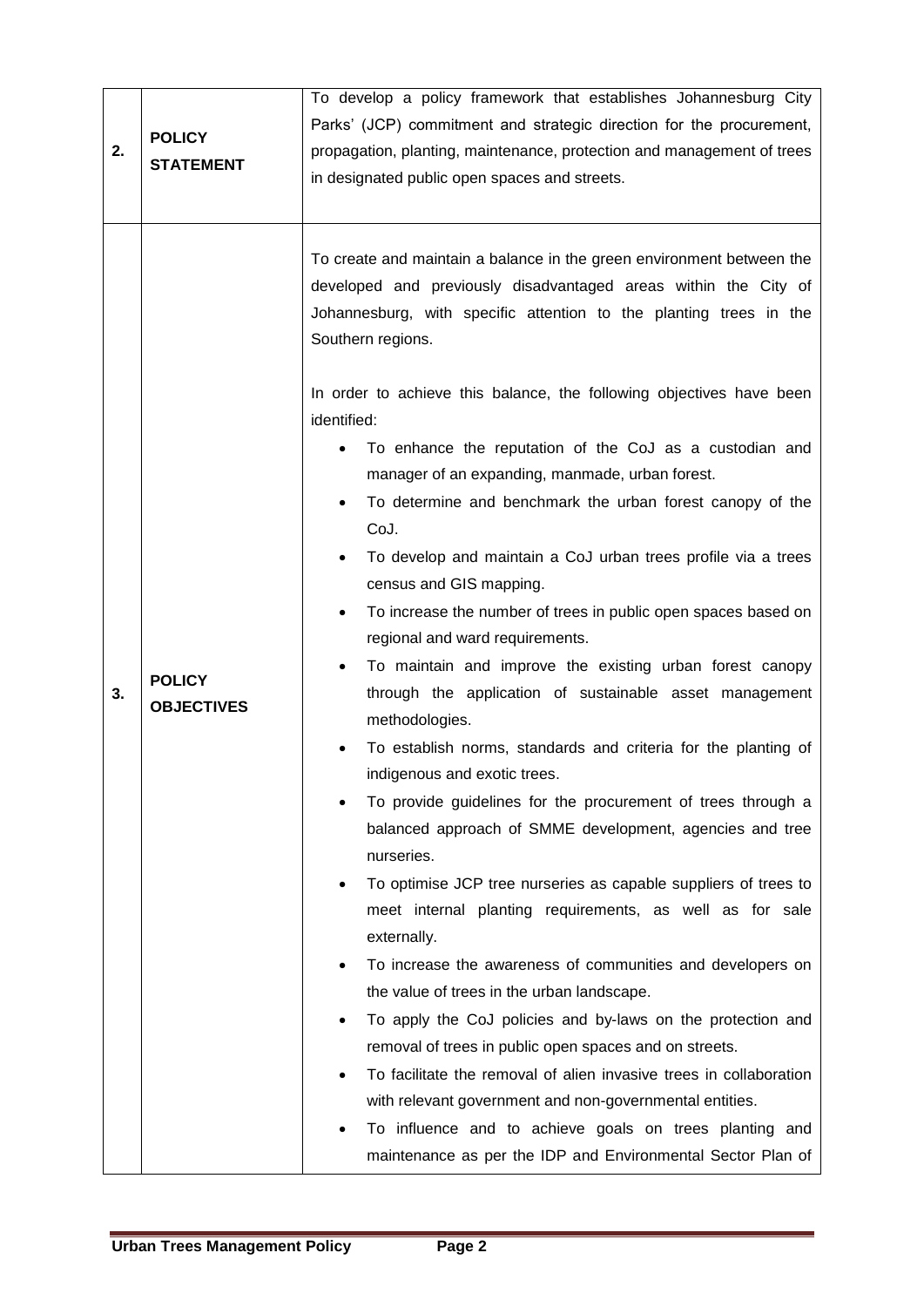|    |                                                                      | the CoJ.<br>To provide trees planting and maintenance services to State and<br>Municipal owned entities.<br>To provide guidelines on the prescription of trees requirements<br>for development applications.<br>To establish criteria for the donation of trees for use in non-<br>designated public spaces.<br>To document and standardise processes and procedures for the<br>management of trees in the CoJ.                                                                                                                                                                                                                                                                                                                                                                                                                                                                                                                                                                                                                                                                                                                                                                                                                                                                                                                                                                                                       |
|----|----------------------------------------------------------------------|-----------------------------------------------------------------------------------------------------------------------------------------------------------------------------------------------------------------------------------------------------------------------------------------------------------------------------------------------------------------------------------------------------------------------------------------------------------------------------------------------------------------------------------------------------------------------------------------------------------------------------------------------------------------------------------------------------------------------------------------------------------------------------------------------------------------------------------------------------------------------------------------------------------------------------------------------------------------------------------------------------------------------------------------------------------------------------------------------------------------------------------------------------------------------------------------------------------------------------------------------------------------------------------------------------------------------------------------------------------------------------------------------------------------------|
| 4. | <b>GUIDING</b><br><b>PRINCIPLES</b><br>(for<br>measuring<br>success) | The following measures shall be utilised in order to gauge the progress<br>and success of this policy:<br>A long-term street and parks trees master plan developed and<br>implemented.<br>Trees protected through the application of the 'Preservation of<br>Trees Order' and the policies and by-laws of the CoJ.<br>An increase in the size of the urban tree canopy in line with<br>targets established through the Environmental Sector Plan.<br>Trees selection and planting based on a ratio of 80% indigenous<br>and 20% exotic and<br>A comprehensive trees register in place and continually updated<br>and mapped on the GIS.<br>Fully operational trees nurseries able to meet the planting needs<br>of the various JCP regions, with a minimum installation size of<br>100I and 30mm stem girth.<br>The future generation of revenue through the sale of excess<br>trees to the public.<br>Decline in the area of coverage of alien invasive trees.<br>A predetermined trees survival rate achieved on trees younger<br>than 18 months old.<br>No power outages due to trees under power lines.<br>Agreed upon trees preventive: reactive maintenance tactics<br>applied using the Asset Management System of JCP.<br>Response and turnaround times on various trees maintenance<br>and emergencies achieved.<br>Communities consulted on established trees removals, pruning<br>and planting activities. |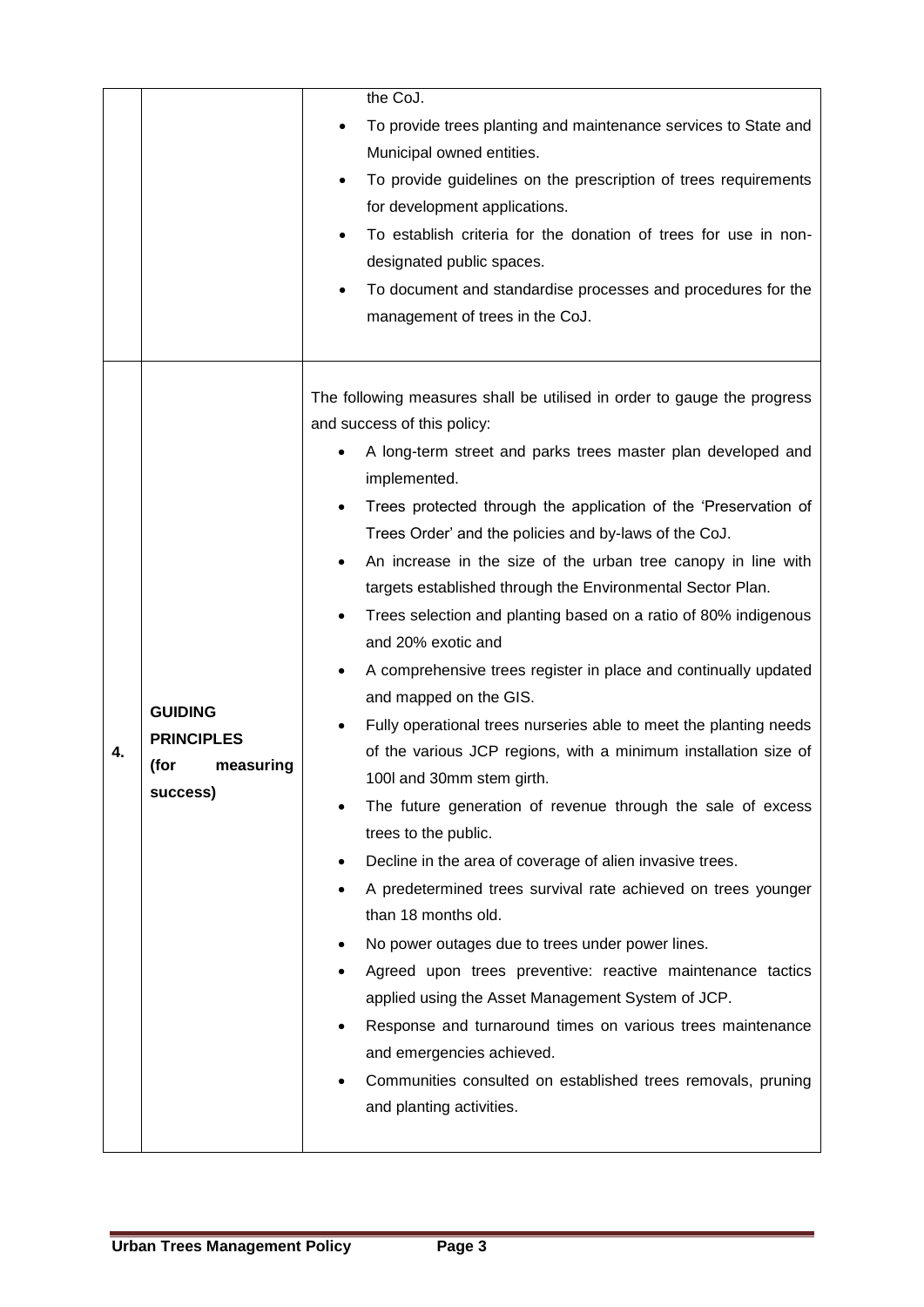|    |                            | This policy applies to all managers, staff and all activities in relation to |  |
|----|----------------------------|------------------------------------------------------------------------------|--|
| 5. | <b>SCOPE</b><br><b>AND</b> | trees in designated public open spaces, including parks, streets and         |  |
|    | <b>APPLICATION</b>         | private areas through development applications.                              |  |
|    |                            |                                                                              |  |
|    |                            | <b>Approval</b>                                                              |  |
|    |                            | The Board of Directors maintains an oversight and support role in            |  |
|    |                            | respect of the implementation of this policy                                 |  |
|    |                            |                                                                              |  |
|    |                            | Accountability                                                               |  |
|    |                            | The Managing Director, as the Accounting Officer of the organisation, is     |  |
|    |                            | the principal custodian of the organisation's resources and assets; in this  |  |
|    |                            | case the CoJ trees under management of JCP, and shall be responsible         |  |
|    |                            | for ensuring this policy is adhered to.                                      |  |
|    |                            | Responsible                                                                  |  |
|    |                            | The Executive Special Projects are responsible for approving and             |  |
|    |                            | communicating appropriate procedures for the implementation of this          |  |
|    |                            | policy, including but not limited to:                                        |  |
|    |                            | Trees protection, replacement and removal,                                   |  |
|    |                            | Trees planting and selection,                                                |  |
|    |                            | Trees procurement and propagation,<br>٠                                      |  |
|    |                            | Trees asset management,                                                      |  |
|    | <b>ROLES</b><br>&          | Community consultation, training and awareness,<br>$\bullet$                 |  |
| 6. | <b>RESPONSIBILITIES</b>    | Trees stipulation through development applications, and                      |  |
|    |                            | Trees management processes incorporating JCP regions.                        |  |
|    |                            | Coordination                                                                 |  |
|    |                            | The JCP Nurseries and Urban Forestry Unit is responsible for the             |  |
|    |                            | development and coordination of the applicable procedures and                |  |
|    |                            | processes, as well as for the procurement and propagation of trees and       |  |
|    |                            | overall trees strategy development.                                          |  |
|    |                            | Management                                                                   |  |
|    |                            | Regional Managers are responsible for the implementation of all              |  |
|    |                            | planting, maintenance, protection and management of trees processes          |  |
|    |                            | and procedures.                                                              |  |
|    |                            | <b>Asset Recording</b>                                                       |  |
|    |                            | The Asset Care Centre (ACC) is responsible for ensuring the application      |  |
|    |                            | of all trees asset management procedures and processes via the               |  |
|    |                            | Computerised Asset Management System, as well as through the use of          |  |
|    |                            | the Geographic Information System (GIS).                                     |  |
|    |                            |                                                                              |  |
|    |                            | The ACC will manage and report on the trees register.                        |  |